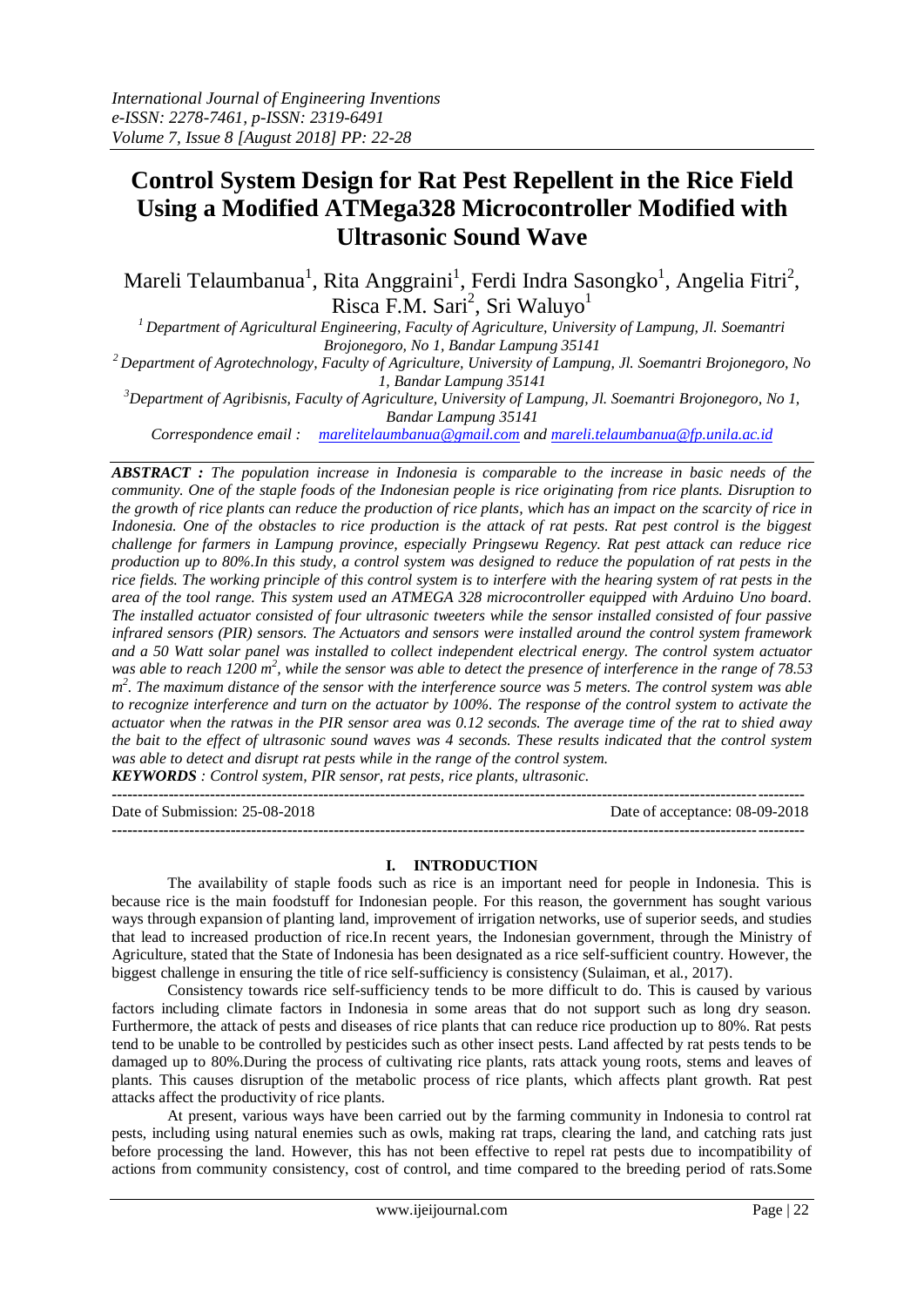uses of poisons to control rat pests also have harmful effects on the environment and human health (Sengupta and A. Chowdhury, 2009). For this reason, it is necessary to design a tool that is able to repel rats using ultrasonic waves to disturb the hearing of rats. Rat hearing is in the frequency range between 5 Khz-90 Khz. However, the rats were disturbed when they heard sounds in the ultrasonic frequency range> 20 Khz to 60 Khz.The weakness of these rats is used by researchers to design a rat repellent device utilizing speakers that are capable of removing ultrasonic sound waves. This tool is designed using a microcontroller as an information processing center that is connected to solar panel modules as a producer of independent electrical energy.

Several studies on control systems were carried out by Sisodiya and Singh (2016), namely the design and development of ultrasound and insect detection for oil-producing plants. Nankinov, et al., (2007) conducted a study of the effect of using ultrasonic sounds to expel birds in public places in the Bulgarian city. The results showed that the number of birds had decreased significantly on the 10th day after installation of the equipment. Thangalakshmi and Ramanujan (2015) conducted a study to design a tool that is able to automatically monitor and capture disturbing pests on agricultural land.

Yusianto and Sudibyo (2016) also carried out the brown planthopper pest control design for rice plants. Other studies on control systems using microntrollers that have been carried out to support this research are about control systems for crop cultivation (Telaumbanua, 2014). The continuation of this research is modeling plant growth patterns to predict the best growth rate (Telaumbanua, 2016).

The effectiveness of ultrasonic control system design has been tested by Yturralde and Hofstetter (2012), which is a study of flea pest traps on mattresses using several types of pest repellent in the market. However, some of the ultrasonic devices that are marketed do not work well due to frequency discrepancies that can interfere with flea pests on the mattress. Another study was conducted by Andrade and Cabrini (2010), namely testing the use of commercial mosquito repellent devices. However, from the results of the study produced data that the use of ultrasonic devices is able to invite mosquitoes as much as 50% higher. Some pest control devices have an unrealistic effect which creates a dilemma for users for society (Ibrahim, et al., 2013). For this reason, it is necessary to first test the exact amount of frequency to repel pests.

### **II. MATERIALS and METHODOLOGY**

#### **2.1 Tools and Materials**

This research was conducted at the Laboratory of Agricultural Equipment and Machinery, Department of Agricultural Engineering, University of Lampung and applied in the rice fields of Tulung Agung Village, Gadingrejo sub-district, Pringsewu Regency, Lampung, Indonesia. Tools and materials used for design were tweeters with a maximum frequency of 50 Khz, 50 WP solar panels, solar panel regulators, charger controlers, hollow iron, microcontrollers with Arduino Atmega 328 boards, PIR sensors, LCD, relay, solder, lead, red LED , resistors, capacitors, Travo, Real Time Clock (RTC), Micro SD card Module, and 4 GB SD Memory. An oscilloscope was also installed to measure frequency oscillations and amplitude (Figure 1).



**Figure 1. Frequency test of of ultrasonic sound waves**

In this study, the object of the experiment was a mencitrat which is a type of rodent that has the same species as the field rats. The rat wastreated as an experiment because ithas similar organs and entered the same family as the rice field rats (Robinson, 1972; Arrinton 1978). The mencitrat is grouped into kingdom animalia, phylum chordata. This vertebrateanimal also has a habit of hardening (order rodentia), family muridae, the name of the genus Mus with the name of the species Mus musculus L (Priyambodo, 2003).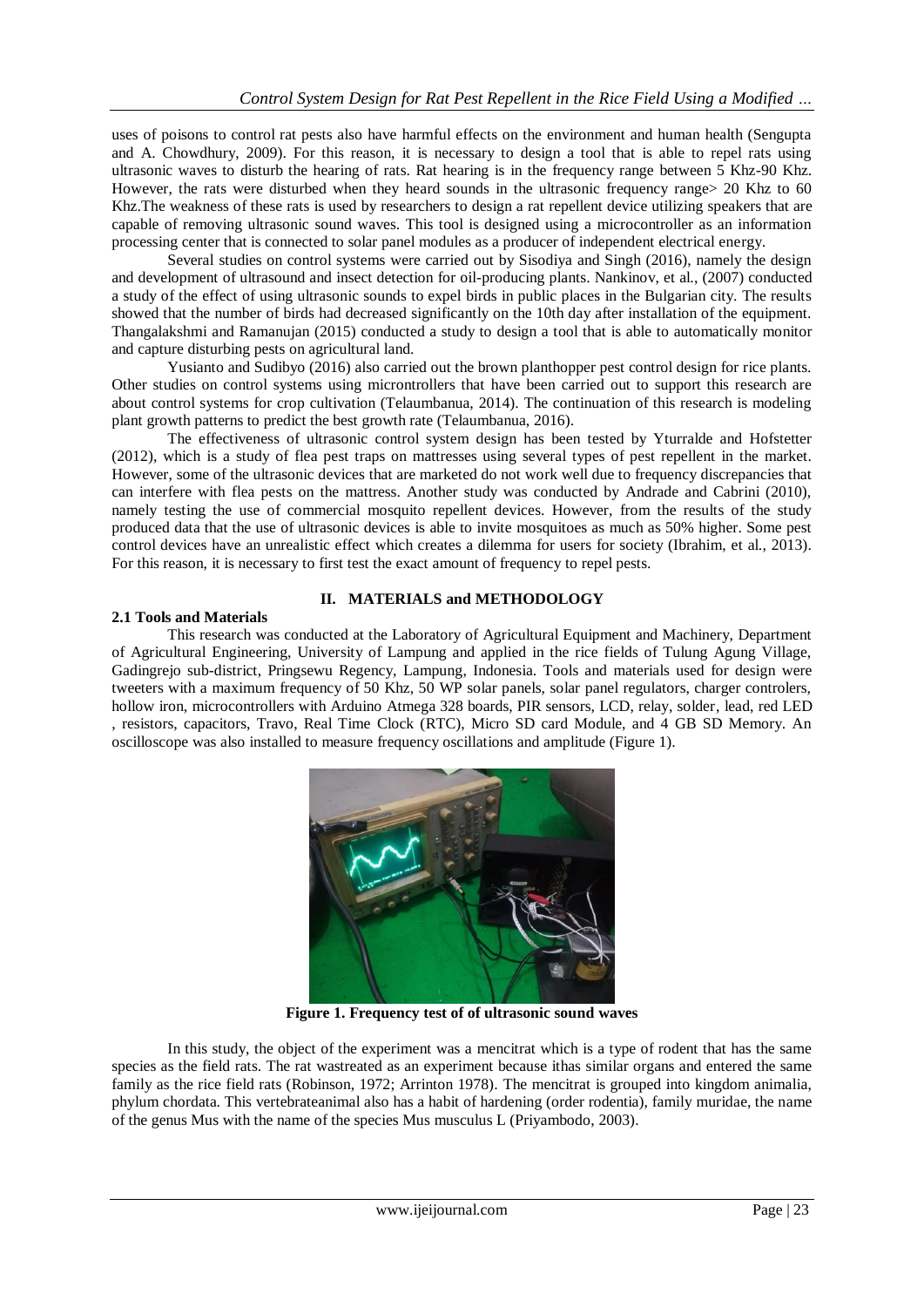#### **2.2. Tool Making Process**

The process of making this tool began by making the design criteria for the pest control system in paddy fields. The design criteria achieved in making this control system should be able to repel rats that are more than 80%. In addition, the control system was also expected to have a system response of less than 5 seconds to detect and repel rats.

The next step was the functional design of the supporting components of the control system, including tweeters that functioned sound wave-producing actuators, 50 WP solar panels as a modifier of sunlight energy waves into electrical energy. Solar panel regulator to regulate the power and voltage that enter the battery, the microcontroller with the Arduino Atmega 328 board as the information processing center. PIR sensor as a sensor to detect the presence of rats, LCD as data viewer and condition of the control system, relay as a switch and connecting between the microcontroller and the actuator. Travo as a lowering and modifying AC 220 voltage to 12 volts, Real Time Clock (RTC) as a timer module, micro SD card Module as a SD card storage module, and 4 GB SD Memory as a storage media for control system performance data. Each component wasset according to each function thus forming a control system that had a fast and accurate response (Figure 2).



**Figure 2. Flow Diagram of Circuit Schematic**

The PIR sensor used in this study consisted of 4 sensors. Each PIR sensor was connected to digital pins (pin 3,4,5 and 6). LDC was connected to the digital pin 12 and 13. The relay was connected to the digital pin 7. The relay was connected to the 220 AC AC twetter actuator. All supporting components for the control system board were attached to an iron panel box to ensure that the components were not adversely affected by the external environment such as rain and direct interferences. Actuators and solar panels wereinstalled on top of the design. Solar panels were designed to cover twetter actuators.

#### **2.3. Data Analysis**

Testing in this studymeasured several things including:

- 1. System response to the presence of rats
- 2. Duration of rat response time away from the sound source location
- 3. Distance between sensor activation with rats
- 4. Bait conditions

#### **III. RESULT and DISCUSSION**

The results of the design of the control system were composed by the Atmega 326 microcontroller with the Arduino Uno board as the information control center. Ultrasonic tweeters were used as actuators to produce sound waves. The sensor used was a passive infrared sensor (PIR) with 4 sensors that surrounded the control system (Figure 3).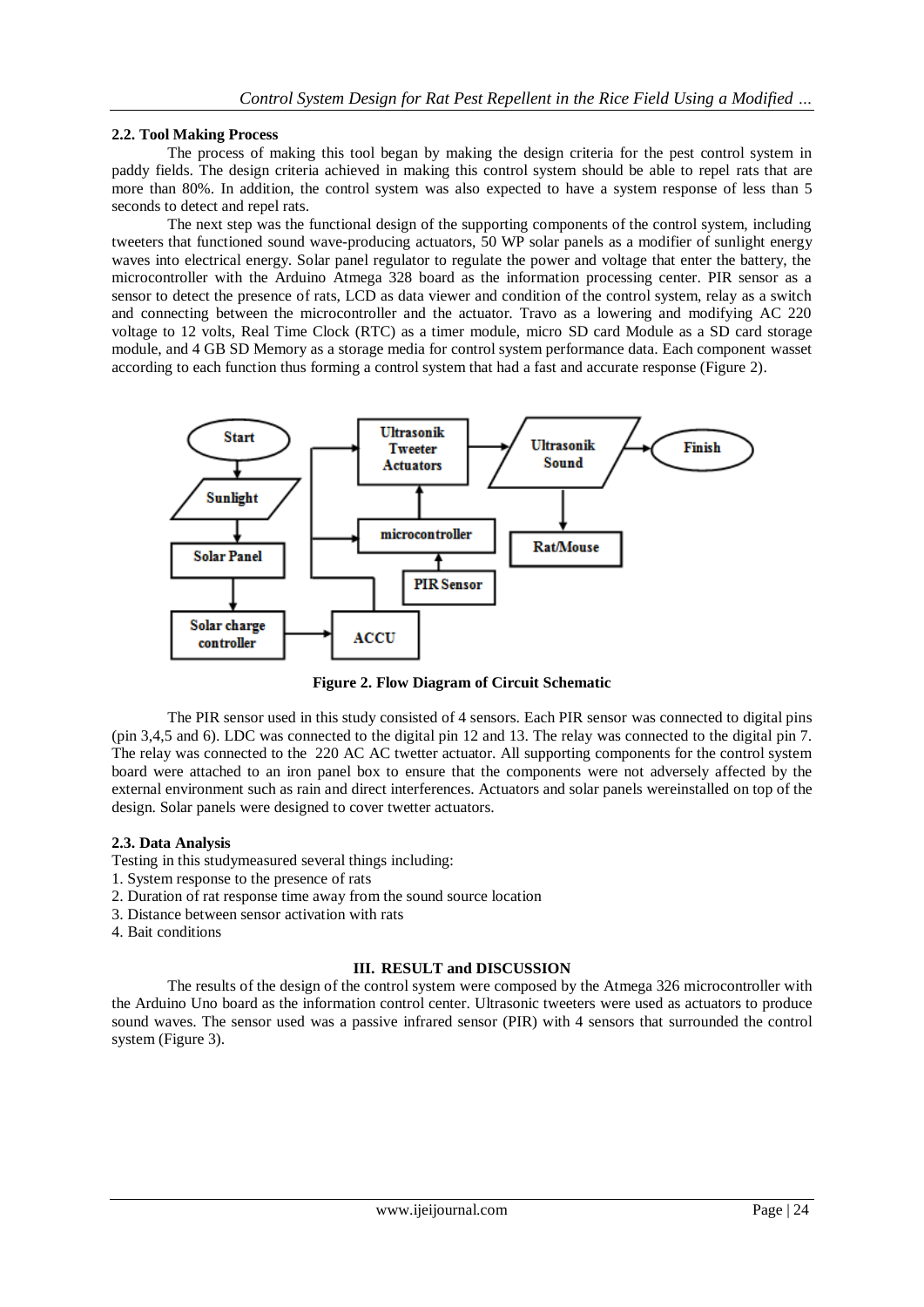

**Figure 3**. Installation of equipment in rice fields

The testing process was carried out on the PIR sensor on the detection level and the response of the control system to the interference. The tests were carried out on interference from a distance of 50 cm with 4 sensors mounted on the control system. The first stage of the test was conducted to test the feasibility of detection and response of the system on the LCD before testing in the field. From the resultof the design stage in Table 1, the average detection is 100% of the 7 tests. The result shows that the sensoris able to detect the presence of interference around it. Furthermore, the average result of the system response to 4 PIR sensors is less than 1 second. The length of the PIR sensor range was tested as well.

| <b>Test</b> | Detection $(\% )$ | Response system (s) |
|-------------|-------------------|---------------------|
|             | 100               | 0,01                |
| ↑           | 100               | 0,01                |
| 3           | 100               | 0,01                |
|             | 100               | 0,01                |
| 5           | 100               | 0,01                |
|             | 100               | 0,01                |
|             | 100               | 0,01                |
| Average     | 100               | 0,01                |

## **Table 1.Detection & system respond test during calibration**

Based on Table 2, the farthest distance that can be detected by the sensor is 5 meters, so the area that can be detected by the control system is 78.53 m2. This shows that the control system was suitable for testing

| No. | The distance between<br>the<br>sensor and interference | LCD display | LCD condition $(H=1$ Detected ; $H=0$<br>Undetected) |  |  |  |  |  |
|-----|--------------------------------------------------------|-------------|------------------------------------------------------|--|--|--|--|--|
|     | 1 meter                                                | Detected    | $H=1$                                                |  |  |  |  |  |
| 2.  | 2 meters                                               | Detected    | $H=1$                                                |  |  |  |  |  |
| 3.  | 3 meters                                               | Detected    | $H=1$                                                |  |  |  |  |  |
| 4.  | 4 meters                                               | Detected    | $H=1$                                                |  |  |  |  |  |
| 5.  | 5 meters                                               | Detected    | $H=1$                                                |  |  |  |  |  |
| 6.  | 6 meters                                               | Undetected  | $H=0$                                                |  |  |  |  |  |
| 7.  | 7 meters                                               | Undetected  | $H=0$                                                |  |  |  |  |  |
|     |                                                        |             |                                                      |  |  |  |  |  |

|  | Table 2. The distance between the sensor and interference |
|--|-----------------------------------------------------------|
|--|-----------------------------------------------------------|

In the laboratory testing phase, the test was carried out 7 times. The number of rats used in the study were 10 rats which spread out across thetest room. The size of the test room is  $20 \text{ m}^2$ . To attract rats to approach the control system, they were fed with salted fish. The smell caused by salted fish is able to lure rats to eat bait. Salted fish is often used as bait for the use of rat traps. The data retrieval process was done by recording directly using a digital camera.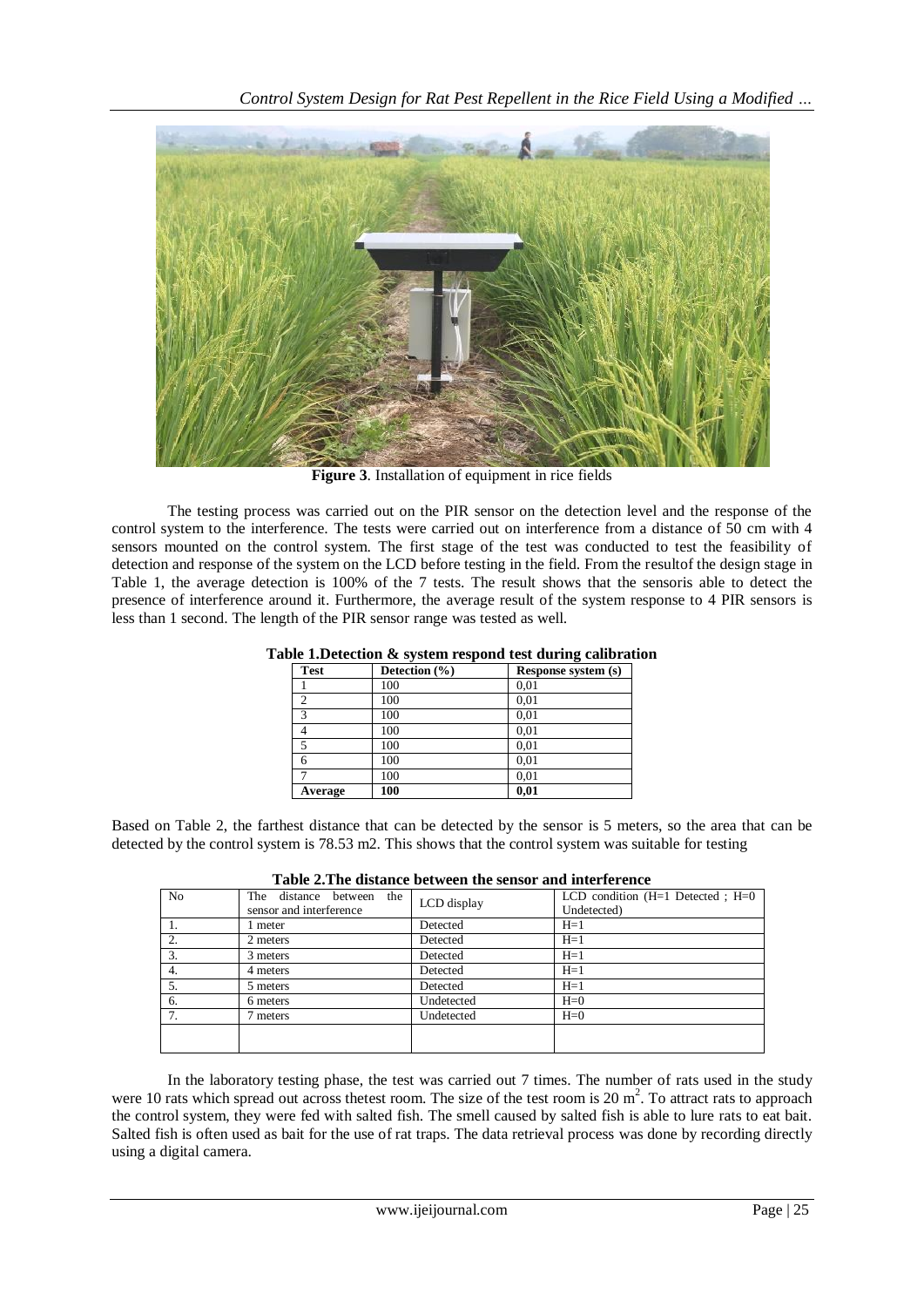| N <sub>0</sub> | <b>Rats Approaching</b> | <b>Tool response</b><br>(s) | The response time of<br>rats evaded (s) | <b>Bait conditions</b> | <b>Distance</b><br>from the tool<br>(cm) |
|----------------|-------------------------|-----------------------------|-----------------------------------------|------------------------|------------------------------------------|
|                | Test 1                  | 0.48                        |                                         | Not eaten              | 60                                       |
| $\Omega$       | Test 2                  | 0.05                        |                                         | Not eaten              | 180                                      |
| 3              | Test 3                  | 0.05                        |                                         | Not eaten              | 160                                      |
|                | Test 4                  | 0,04                        |                                         | Not eaten              | 80                                       |
|                | Test 5                  | 0,06                        |                                         | Not eaten              | 155                                      |
| 6              | Test 6                  | 0.08                        |                                         | Not eaten              | 175                                      |
|                | Test 7                  | 0.08                        | 6                                       | Not eaten              | 175                                      |
| Average        |                         | 0.12                        |                                         |                        | 140.71                                   |

**Table 3. Interference distance test towards sensors**

Based on the results of testing the presence of rats to turn on the tweeter actuator in the control system, the average sensor response was 0.12 seconds. This shows that the control system is able to show a system response of less than 1 second at the location of the study of the presence of rats detected. System response less than 1 second shows that the control system has a good response to the presence of rats (Table 3).



**Figure 4**. Rats approaching baits



**Figure 5**. Rats exposed to ultrasonic sound waves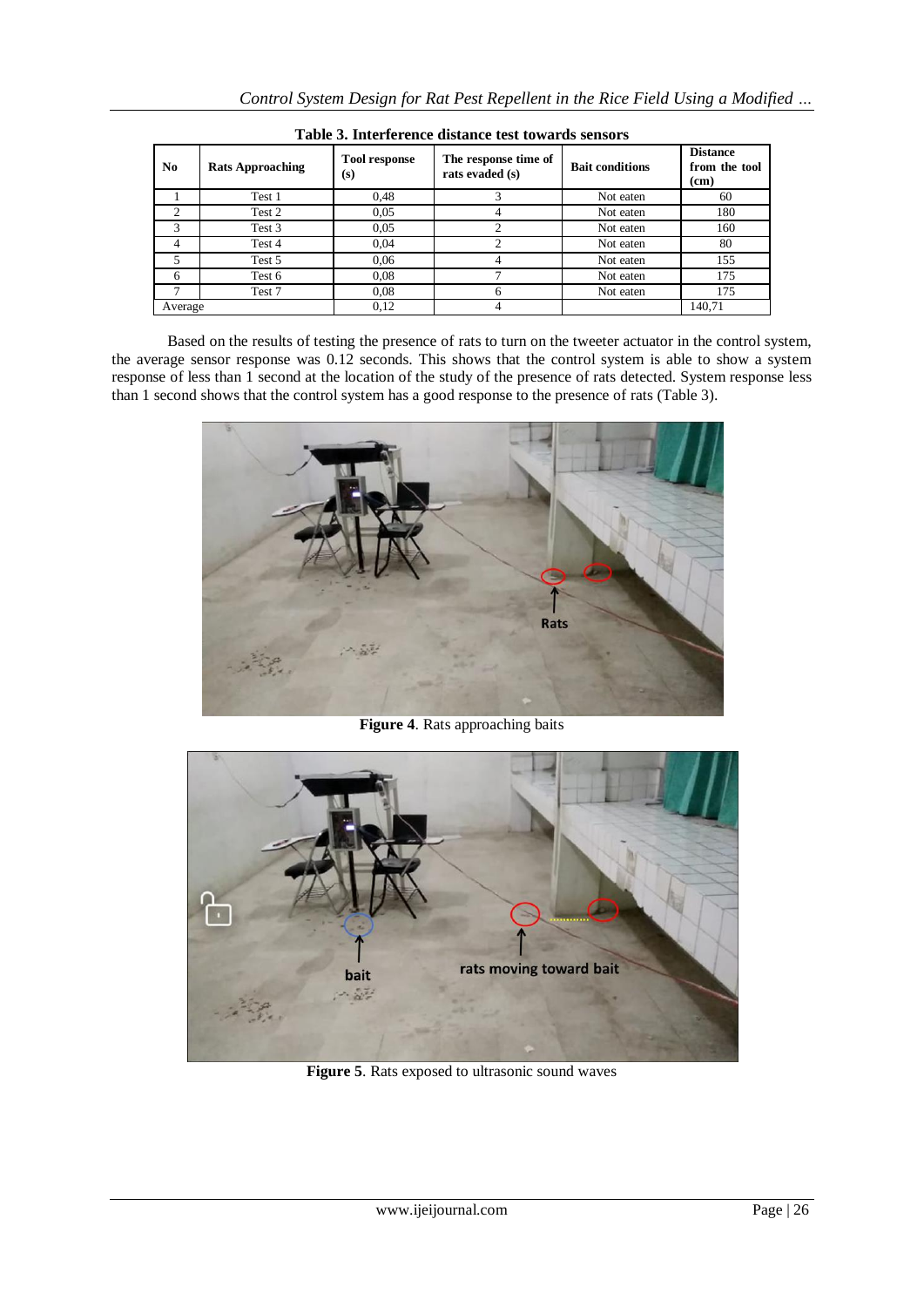

**Figure 6.** Rats moved away from the ultrasonic sound source

The average time needed by the control system to drive rats due to the effect of the ultasonic sound produced by the tweeter is 4 seconds. The duration of rat removal from the control system sensor coverage is quite fast. From the results of the study, the bait used for 7 times of data collection was not eaten by rats. The 4 second expulsion time shows that the control system successfully repels rats before the rats eat the feed provided at the study site (Figure 4-6).

Based on the results of 7 replications, the mean distance of rats with bait is 140.17 cm. The control system is able to stop rats at a distance of 140.17 cm to approach salted fish bait. This shows that the control system is able to disturb the auditory system of rats, so that the rats move away from the sound source. This is in accordance with the 2017 anonymous study that the right ultrasonic sound waves can interfere with the auditory system and the appetite of rat pests.

#### **IV. CONCLUSION**

Based on the results of the study, the response of the system to ignite the twetter against interference when the system calibration process is 0.01 seconds. The accuracy of the control system turning on the twetter is 100%. The farthest distance per 1 PIR sensor detects the presence of rats is 5 meters with an area of 78.53 m<sup>2</sup>. From the results of testing using rats in the laboratory, the system response to turn on the twetter actuator is 0.12 seconds. The average time needed for the control system to drive rats is 4 seconds. The distance of rats with bait before avoiding rats was 140.17 cm. The area of the control system coverage area is  $1200 \text{ m}^2$ . In applications in the field, solar panels have also been able to supply electric current that is used by the control system to be active for 24 hours. Test results have shown that the control system is able to repel rat pests well.

#### **BIBLIOGRAPHY**

- [1]. Andrade, C. F., and I. Cabrini. 2010. Electronic mosquito repellers induce increased biting rates in Aedes aegypti mosquitoes (Diptera: Culicidae). *Journal of Vector Ecology* **35** (1) : 75-78.
- [2]. Arrington LR. 1972. Introduction to Laboratory Animal Science: The Breeding, Care and Management of Experimental Animals. Danville (US): The Interstate Printers and Publishers Inc.
- [3]. Ibrahim, A.G., Oyedum, O.D., Awojoyogbe, O.B., Okeke, S.S.N . 2013. Electronic Pest Control Devices: A Review of their Necessity, Controversies and a submission of Design Considerations. *The International Journal Of Engineering And Science* (IJES) **2** (9) : 26-30.
- [4]. Priyambodo, S. 2003. Integrated Agrate Pest Control. Penebar Swadaya. Jakarta. Vol : 6.
- [5]. Robinson. 1979. Taxonomi and genetic. in Beker HJ, LindsayJR, and WeisbrothS, editor. The Laboratory Rat. London (GB): Academic Pr.
- [6]. Nankinov. D, Ivanon N, Nikolov B, Dalakchieva S, Gluhchev G and Trifonov D (2007). "Electro-Acoustic Influence on Birds" Bularian Academy of Sciences ( *Cybernetics and Information Technologies*) **7**:106-111.
- [7]. Sengupta, A. W and Chowdhury, A. 2009. Impact of pesticides use in agriculture: their benefits and hazards. *Interdisciplinary Toxicology* **2**(1) : 1–12.
- [8]. Sisodiya, K., Singh, M. 2016. Design and Development of Ultrasonic and IR Insect Detector for Oilseeds Crop. IJECT. *International Journal of Electronics & Communication Technology* **7** (4): 52-56.
- [9]. Sulaiman, A, A., Simatupang, P., Las, I., Jamal, E., Hermanto., 2017. Indonesia self-sufficiency success becomes the world food storage 2045. Secretary General of the Ministry of Agriculture. Jakarta. page 271.
- [10]. Telaumbanua, M., Purwanto, B., dan Sutiarso, L. (2014). Actuator Design of micro climate controlin a greenhouse for the growth of mustard plants (Brassica rapa var.parachinensis L.). *Agritech* **34** : 213 - 222.
- [11]. Telaumbanua, M., Purwanto, B., Sutiarso, L., dan Falah, M, A, F. (2016). Study of Hydroponic Growth Patterns of Mustard (Brassica rapa var.parachinensis L.) Plants in a Controlled Greenhouse*. Agritech* **36** : 104 – 110.